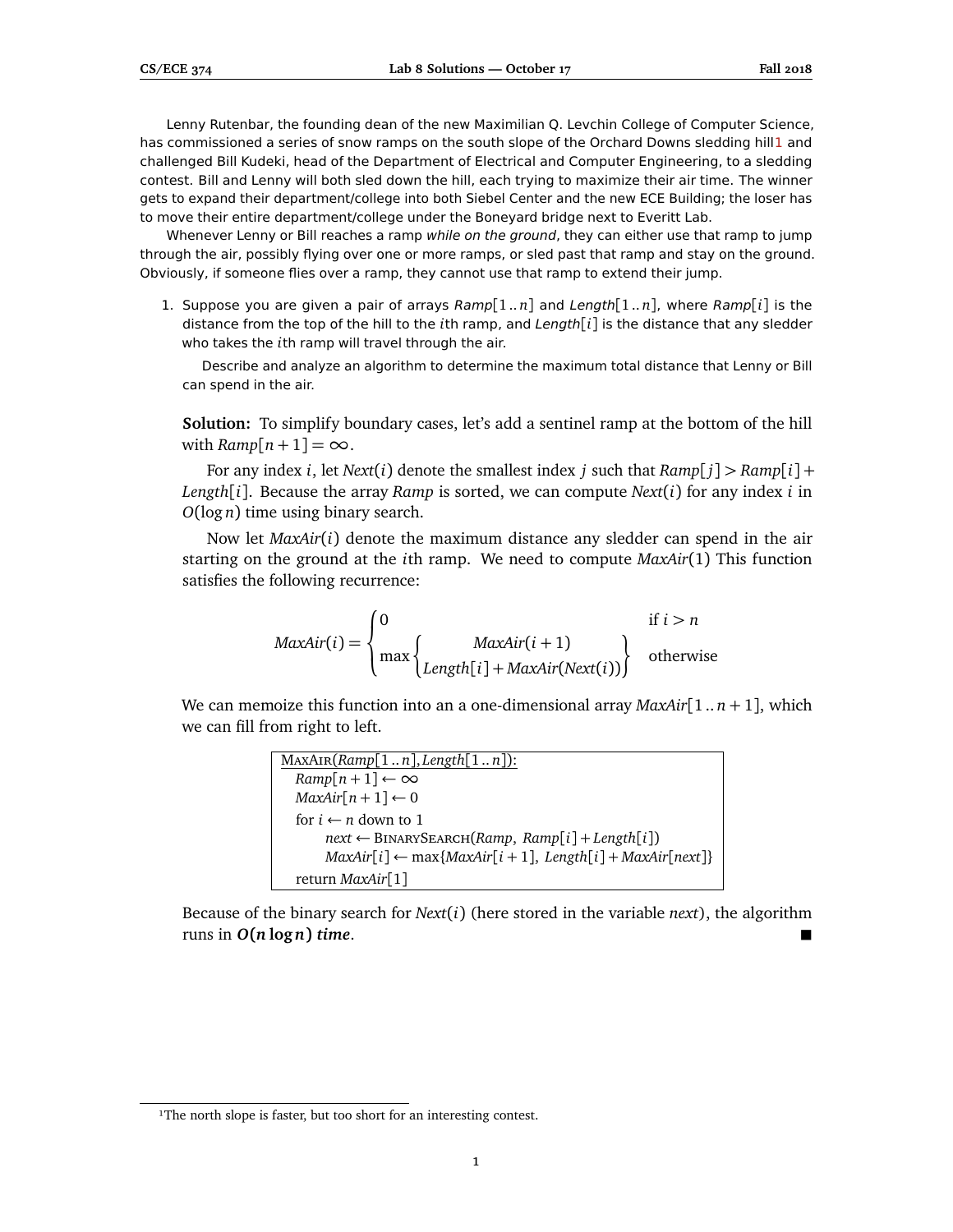2. Uh-oh. The university lawyers heard about Lenny and Bill's little bet and immediately objected. To protect the university from either lawsuits or sky-rocketing insurance rates, they impose an upper bound on the number of jumps that either sledder can take.

Describe and analyze an algorithm to determine the maximum total distance that Lenny or Bill can spend in the air with at most *k* jumps, given the original arrays Ramp[1.. *n*] and Length[1.. *n*] and the integer *k* as input.

**Solution:** Again, add a sentinel ramp  $Ramp[n+1] = \infty$ , and for any index *i*, let *Next*(*i*) denote the smallest index *j* such that *Ramp*[ *j*] *> Ramp*[*i*] + *Length*[*i*].

Now let  $MaxAir(i, \ell)$  denote the maximum distance any sledder can spend in the air, starting on the ground at the *i*th ramp, using at most  $\ell$  jumps. We need to compute *MaxAir*(1, *k*). This function obeys the following recurrence:

$$
MaxAir(i, \ell) = \begin{cases} 0 & \text{if } i > n \text{ or } l = 0\\ \max \begin{cases} MaxAir(i+1, \ell) \\ Length[i] + MaxAir(Next(i), \ell - 1) \end{cases} & \text{otherwise} \end{cases}
$$

We can memoize this function into a two-dimensional array  $MaxAir[1..n+1,0..k]$ , which we can fill by considering rows from bottom to top in the outer loop and filling each row in arbitrary order in the inner loop.

```
MaxAir(Ramp[1 .. n], Length[1 .. n], k):
Ramp[n+1] \leftarrow \inftyfor \ell \leftarrow 0 to kMaxAir[n+1,\ell] \leftarrow 0for i \leftarrow 1 to n
     MaxAir[i, 0] \leftarrow 0for i \leftarrow n down to 1
      next ← BinarySearch(Ramp, Ramp[i] + Length[i])
      for \ell \leftarrow 1 to kMaxAir[i, l] ← max{MaxAir[i + 1, l]}, Length[i] + MaxAir[next, l - 1]}
return MaxAir[1, k]
```
Because we perform the binary search for *Next*(*i*) outside the inner loop, the algorithm runs in  $O(n \log n + nk)$  *time.*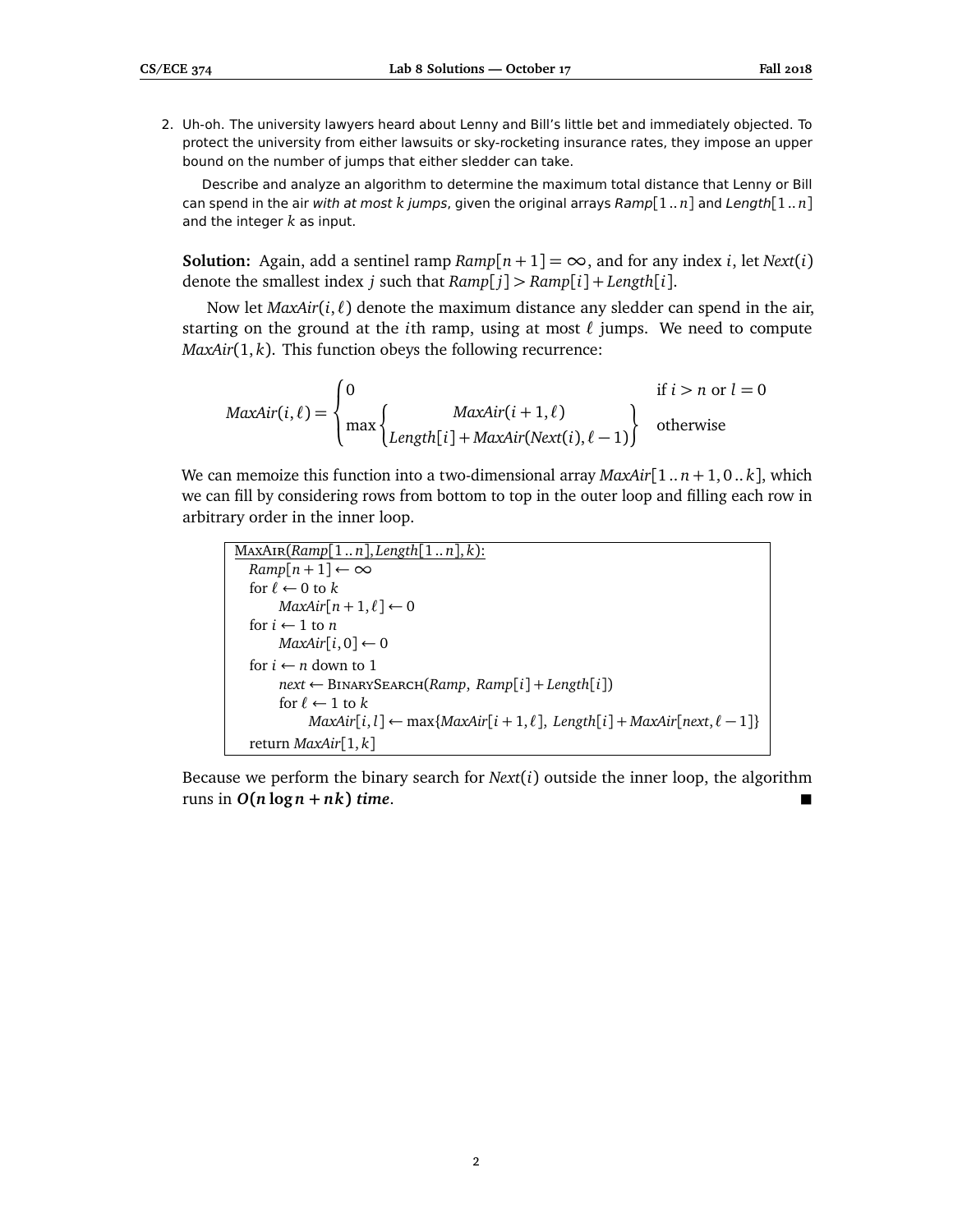3. **To think about later:** When the lawyers realized that imposing their restriction didn't immediately shut down the contest, they added a new restriction: No ramp can be used more than once! Disgusted by the legal interference, Lenny and Bill give up on their bet and decide to cooperate to put on a good show for the spectators.

Describe and analyze an algorithm to determine the maximum total distance that Lenny and Bill can spend in the air, each taking at most *k* jumps (so at most 2*k* jumps total), and with each ramp used at most once.

**Solution:** Again, add a sentinel ramp  $Ramp[n+1] = \infty$ , and for any index *i*, let *Next*(*i*) denote the smallest index *j* such that *Ramp*[ *j*] *> Ramp*[*i*] + *Length*[*i*].

Let  $MaxAir2(i, j, \ell, m)$  denote the maximum time that Lenny and Bill can spend in the air if Lenny starts at ramp *i*, Bill starts at ramp *j*, Bill did not jump from ramps *i* through *j* − 1 (so Lenny still can use any of those ramps), Lenny has  $\ell$  jumps remaining, and Bill has *m* jumps remaining. (Whew!) We develop a recurrence for this function as follows:

- The recurrence is based on Lenny's decision whether or not to jump at ramp *i*.
- If Bill and Lenny are at the same ramp *i*, and Lenny decides to jump, then Bill must sled down to ramp *i* + 1. Otherwise, Bill stays at ramp *j*.
- If Lenny ever sleds or jumps ahead of Bill (that is, if *i > j*), then (for purposes of computation) Lenny and Bill swap identities. In particular, if Lenny and Bill ever find themselves at the same ramp, then no matter what Lenny decides, Bill and Lenny will swap. Thus, "Bill" always means the sledder further downhill, and "Lenny" always means the sledder further uphill.

This function obeys the following recurrence:

$$
MaxAir2(i, j, \ell, m)
$$

$$
= \begin{cases} MaxAir2(j, i, m, \ell) & \text{if } i > j \\ -\infty & \text{if } \ell < 0 \text{ or } m < 0 \\ 0 & \text{if } i > n \end{cases}
$$
  
= 
$$
\begin{cases} MaxAir2(i, i + 1, m, \ell) \\ \max \left\{ Length[i] + MaxAir2(i + 1, Next(i), m, \ell - 1) \right\} & \text{if } i = j \le n \\ max \left\{ Length[i] + MaxAir2(i + 1, j, \ell, m) \right\} & \text{otherwise} \end{cases}
$$

We can memoize this function into a four(!)-dimensional array  $Air[1..n+1,1..n+1,$  $-1..k, -1..k$ ]. Each entry  $Air[i, j, \ell, m]$  with  $i ≤ j$  depends only on entries  $Air[i', j', \ell', m']$ where either  $i' > i$ , or  $i' = i$  and  $j' > i$ . Thus, we can fill the array by decreasing *i* in the outermost loop, decreasing *j* in the next loop, and considering  $\ell$  and *m* in arbitrary order in the inner two loops. The resulting algorithm (on the next page) runs in  $O(n^2k^2)$  time.

(This is by far the most complicated dynamic programming algorithm we will see all semester!)